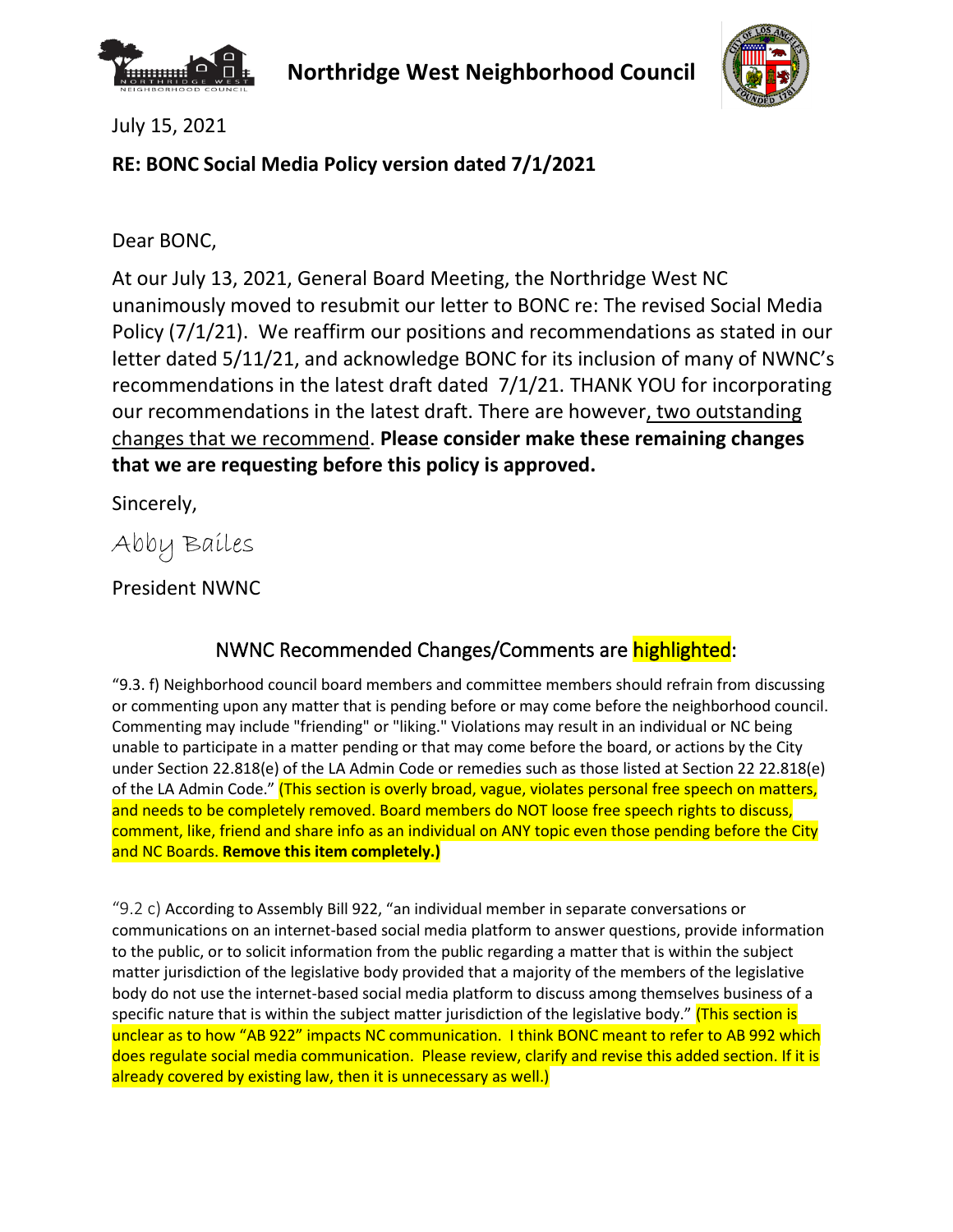



### **5/12/2021**

#### **BONC Social Media Policy - Unanimous Motion from Northridge West Neighborhood Council**

Whereas the proposed BONC Social Media Policy is a direct overreach in power and scope of limiting the ability of Neighborhood Councils to effectively communicate with their constituency; it requires onerous and unenforceable clauses; is overly complicated when existing rules cover many of the issues outlined, and a simpler approach would be more appropriate; and it unlawfully limits individual free speech rights of board members; Therefore, the Northridge West NC opposes the proposed BONC Social Media Policy. Furthermore, BONC should only create "best practices" for neighborhood policies to guide them, without establishing onerous policies. Below are excerpts from the **BONC Social Media Policy,** as well as specific comments from NWNC that are **highlighted** to help explain our position on the policy.

THIS SECTION WAS REMOVED 3.3. Because many neighborhood council board members use social media and have created websites or newsletters in their personal lives and individual capacities, this policy (at Section 8) . **3 also provides basic guidelines for neighborhood council board members who utilize websites, social media, newsletters, and the like as private individuals and in their individual capacities.** (Caution - Including guidelines for private accounts oversteps BONC authority to limit free speech/violates free speech rights of individuals)

LANGUAGE WAS REMOVED AND CHANGED TO STATE "THESE PLATFORMS ARE BEST USED…" WHICH ALLOWS FOR TYPES OF EVENTS 8.1. Publication of Official Information. Neighborhood Council Digital Communications are for official use only. All information disseminated must be directly related to the official duties and responsibilities of a neighborhood council under the City Charter and Administrative Code. **Proper use for a neighborhood council's website, social media, or newsletters/reports is the promotion of neighborhood council membership and attendance at meetings and promotion of approved and authorized neighborhood council events.** (This should also include the promotion of community events and info that are not specifically operated/owned by the City) The development and use of Neighborhood Council Digital Communications for personal gain and use is strictly prohibited.

9. Uses of a Private or Non-Neighborhood Council Website, Social Media, or Newsletter

REMOVED 9.1. No neighborhood council board or committee member is authorized to establish or administer a personal website, Social Media, or newsletter utilizing their title or position on a neighborhood council to publish information concerning the neighborhood council's meetings, events, and activities. If individual board members wish to encourage civic engagement through the neighborhood council, they may post a link to the Neighborhood Council Website, and shall, to the greatest extent that a given platform allows, block the ability of any posts and/or comments to avoid any discussion regarding neighborhood council matters.

BONC ADDED LANGUAGE TO AFFIRM THE RIGHT OF NC MEMBER S TO MAINTAIN WEBSITES AND THEIR CONSTITUTIONAL RIGHT TO EXPRESS THEIR OPINIONS AND FREE SPEECH 9.2. No neighborhood council board or committee member is permitted to display or permit display of any neighborhood council or City seal, logo, trademark, apparel, vehicle, badge, patch, or other official neighborhood council or City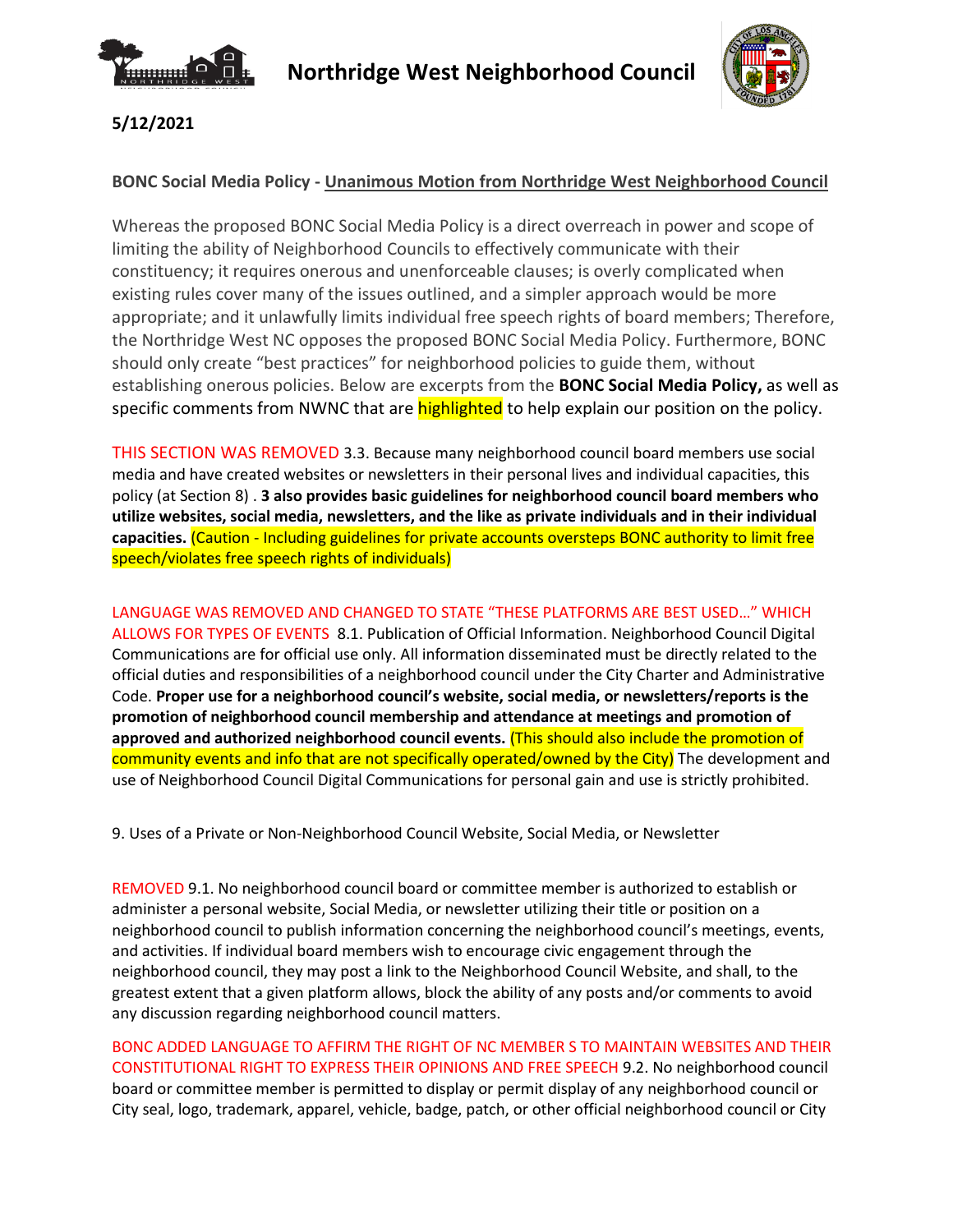

# **Northridge West Neighborhood Council**



image on any private, non-Neighborhood Council Website, Social Media, or Newsletter, including but not limited to, any website, social media, or newsletter they personally establish or administer.

REMOVED 9.3. No neighborhood council board or committee member is authorized to utilize or publish confidential, personal, private, or sensitive information obtained in their capacity as a member of a neighborhood council board or committee on any private, non-Neighborhood Council Website, Social Media, or Newsletter, including but not limited to, any website, social media, or newsletter they personally establish or administer.

9.4. Some uses of websites, Social Media, and newsletters may reflect on a neighborhood council or the City or appear to reflect a position or policy on behalf of a neighborhood council or the City. Further, some uses may risk interference with the public's rights under the Brown Act, risk converting a platform into a limited public forum protected by the First Amendment, or risk an appearance of a conflict of interest or bias. For those reasons, when using a private non-Neighborhood Council Website, Social Media, or Newsletter, including but not limited to, any websites, social media, and newsletters, administered by neighborhood council board members and committee members: . 7

9.4.1.Neighborhood council board members and committee members shall not list or utilize their official neighborhood council title or email address, or create any other impression that there is an official relationship between their neighborhood council role and the website, Social Media, or newsletter. Identification of their neighborhood council position as part of a resume or biography is permissible. A neighborhood council board or committee member shall not publish inaccurate information regarding his or her title, position, or role on a neighborhood council.

9.4.2.Neighborhood council board members or committee members are not authorized to attribute personal statements or opinions to the neighborhood council or the City. If a reasonable inference can be drawn that a personal statement or opinion is the neighborhood council's or the City's, the neighborhood council board member or committee member shall affirmatively use a disclaimer that establishes that the statement or opinion is personal and does not represent a statement of the opinion of the neighborhood council or the City.

**9.4.3.Neighborhood council board members and committee members shall refrain from discussing or commenting upon any matter that is pending before or may come before the neighborhood council. Commenting may include "friending" or "liking."** (This section is overly broad, vague, violates personal free speech on matters, and needs to be completely removed. Board members do NOT loose free speech rights to discuss, comment, like, friend and share info as an individual on ANY topic. **Remove this item completely.)**

**9.4.4.Neighborhood council board members and committee members shall refrain from discussing or commenting upon the parties and their representatives involved in a matter that is pending before or may come before the neighborhood council. Commenting may include "friending" or "liking."** (We can do this as private citizens when not reflecting the Board's position. We are in fact elected to listen to community, share ideas, and take positions. **This section should be removed. )**

REMOVED 9.4.5.Neighborhood council board members and committee members shall refrain from discussing or commenting upon the opinions or positions of other neighborhood council board members and committee members upon a matter that is pending or may come before the neighborhood council. Commenting may include "friendling" or "liking." Why are we not allowed to comment of other board